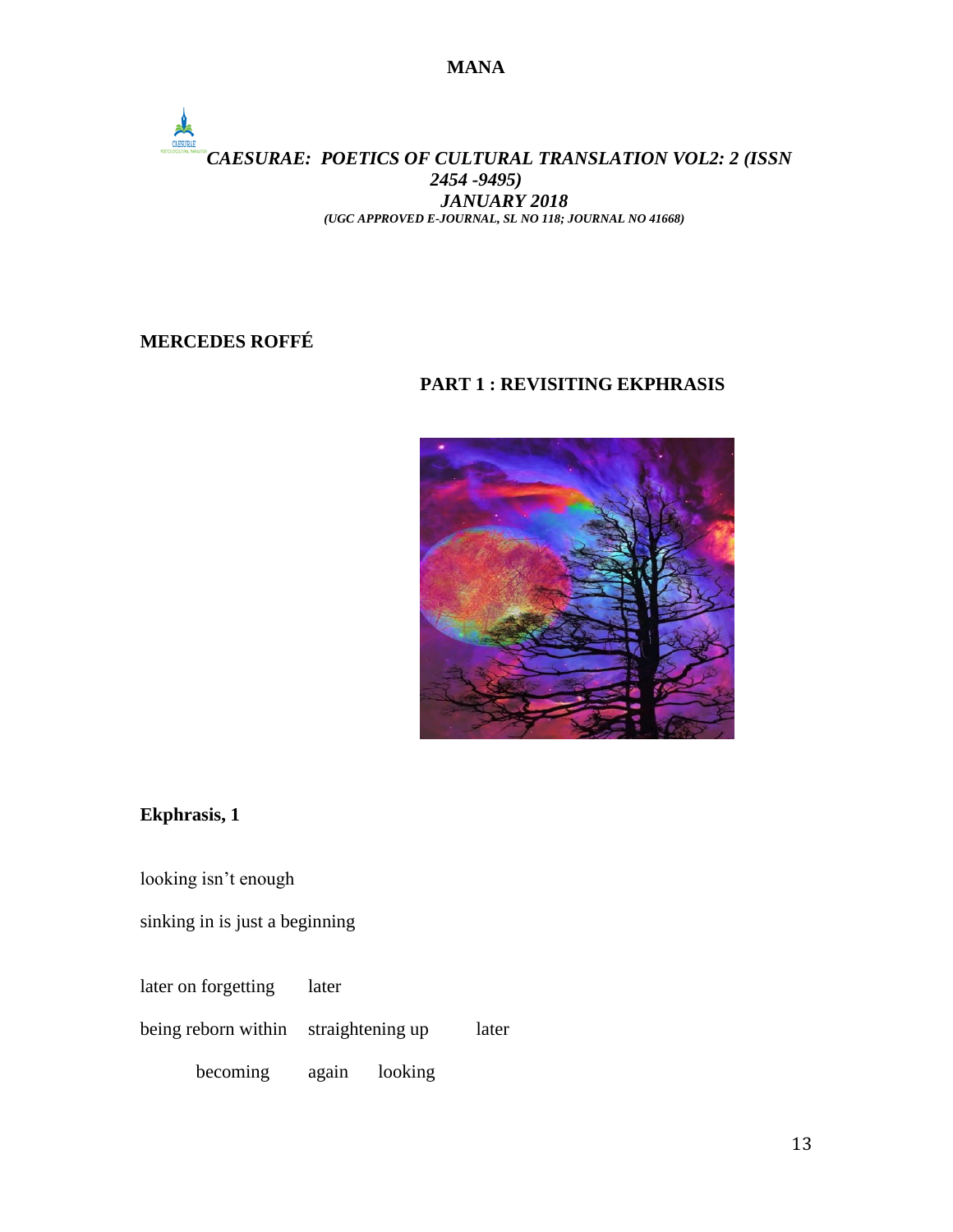# $\frac{1}{\frac{1}{\frac{1}{\sqrt{1+\frac{1}{\sqrt{1+\frac{1}{\sqrt{1+\frac{1}{\sqrt{1+\frac{1}{\sqrt{1+\frac{1}{\sqrt{1+\frac{1}{\sqrt{1+\frac{1}{\sqrt{1+\frac{1}{\sqrt{1+\frac{1}{\sqrt{1+\frac{1}{\sqrt{1+\frac{1}{\sqrt{1+\frac{1}{\sqrt{1+\frac{1}{\sqrt{1+\frac{1}{\sqrt{1+\frac{1}{\sqrt{1+\frac{1}{\sqrt{1+\frac{1}{\sqrt{1+\frac{1}{\sqrt{1+\frac{1}{\sqrt{1+\frac{1}{\sqrt{1+\frac{1}{\sqrt{1+\frac{1}{\sqrt{1+\frac{$ *CAESURAE: POETICS OF CULTURAL TRANSLATION VOL2: 2 (ISSN 2454 -9495) JANUARY 2018 (UGC APPROVED E-JOURNAL, SL NO 118; JOURNAL NO 41668)*

around

leaving

looking

perhaps

perhaps then

#### **Ekphrasis, II**

as it is with music

perhaps

or perhaps not

there's no looking there there's a breaking apart

there's seeing

with the eyes of the soul the eyes of the wind

the music keeps on announcing that which is (not) seen

that which is drawn instead that which appears and fades before

being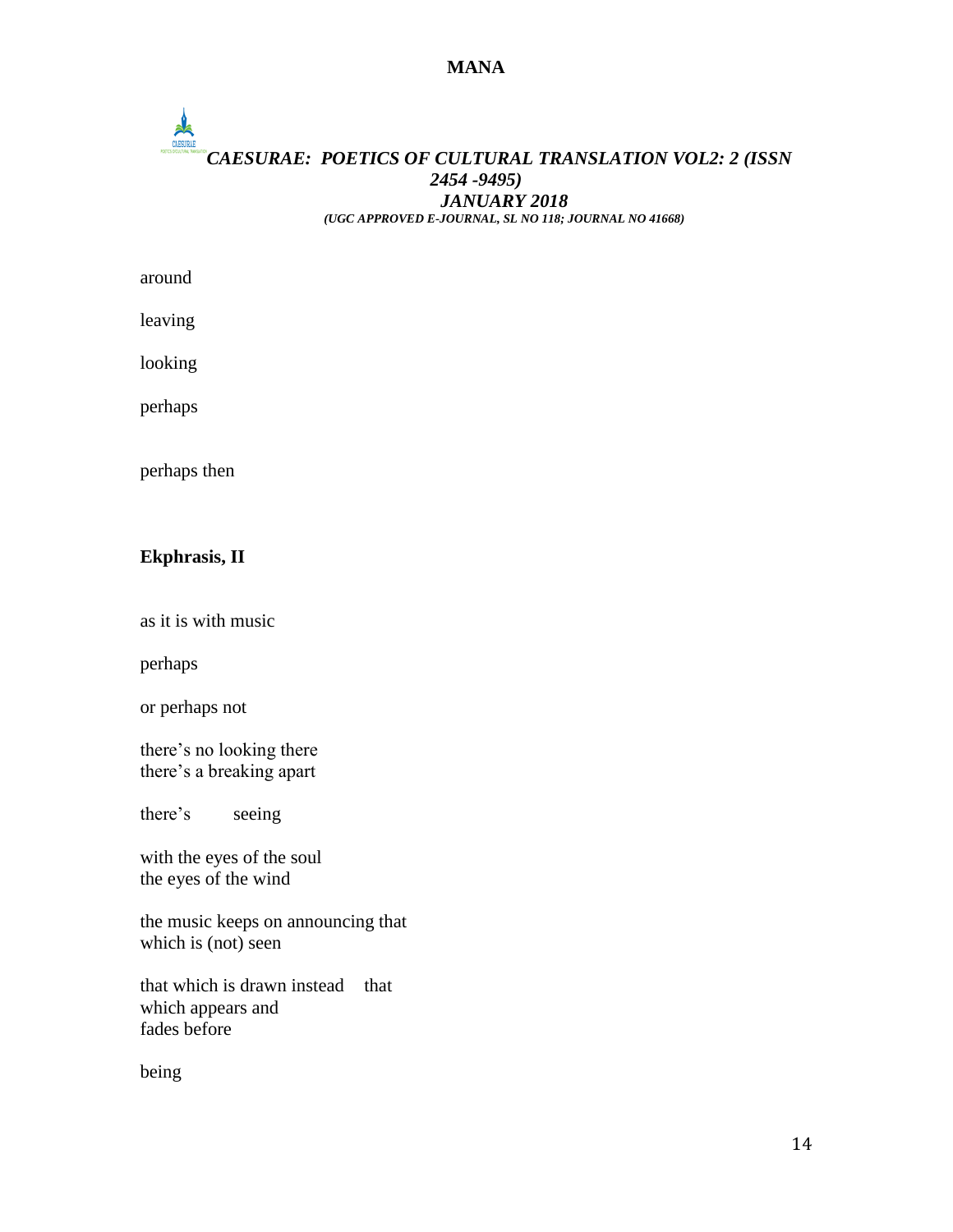# *CAESURAE: POETICS OF CULTURAL TRANSLATION VOL2: 2 (ISSN 2454 -9495) JANUARY 2018 (UGC APPROVED E-JOURNAL, SL NO 118; JOURNAL NO 41668)*

be-ing-perceived.

### *Translated from the Spanish by Rebekah Smith*

#### **PART II:** from **FLOATING LANTERNS** (Bristol, UK: Shearsman Books, 2016)



There is no distance the distance is fire No distance it issmoke and ashes it isreflection it is the earth you step this distance is my face in the mirror your steps on your steps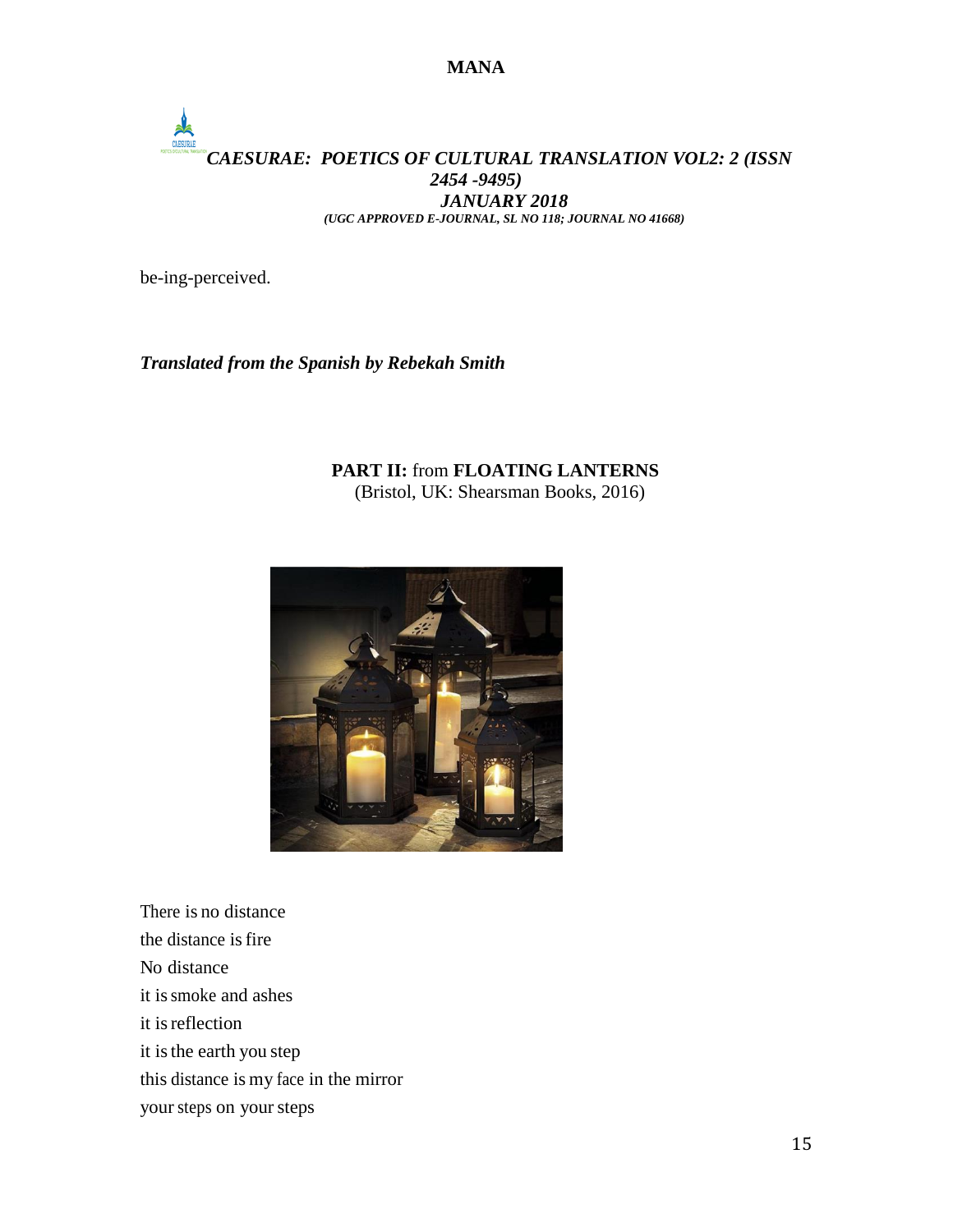## CAESURAE *CAESURAE: POETICS OF CULTURAL TRANSLATION VOL2: 2 (ISSN 2454 -9495) JANUARY 2018 (UGC APPROVED E-JOURNAL, SL NO 118; JOURNAL NO 41668)*

her ashes on your ashes

There is no distance I am she I am the insomniac the one found again persecuted in the desert I am her eyes her mirror her distance from me and from herself

There is no distance, there is blindness There is no distance, there is reunion There is no distance, there are different desert colors seas of different colors grass sky night of the distant color of time

There is no distance, there are colors and deserts There are houses and rubble houses raided and demolished tents, igloos, teepees lofts bunkers palaces there ranches huts there ramallahs venom puppets snitches there are the seven cities of gold and the Incan gold gold dust black gold God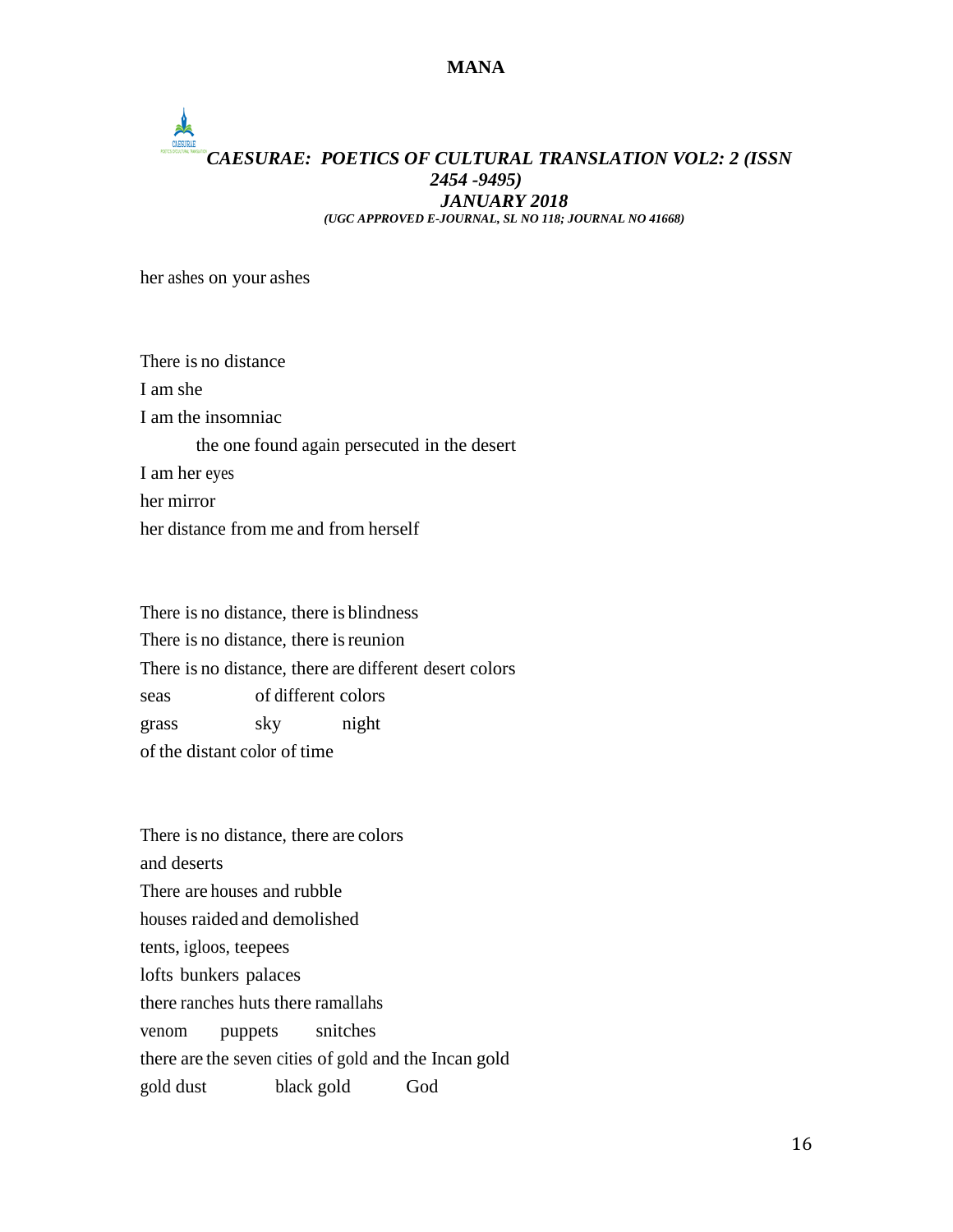## CAESURAE *CAESURAE: POETICS OF CULTURAL TRANSLATION VOL2: 2 (ISSN 2454 -9495) JANUARY 2018 (UGC APPROVED E-JOURNAL, SL NO 118; JOURNAL NO 41668)*

bless us and those who are not us let us pray let usspeak the prayer, the missing word the cipher the number the key let usinhabit the night in the pure presence

#### *because to feel is more than seeing but even more so is to merge*

We have to return we have to go back we have to go back forward unwind the skein of time return to the future we have to return to the blue mass starry night where we were light miniscule particles of light dispersed in the bosom of night we have to go back unwind the weft of this night

Let us dissolve the night Let us breathe One breath Let us infuse the night with light with air

Le tus infuse the night with true night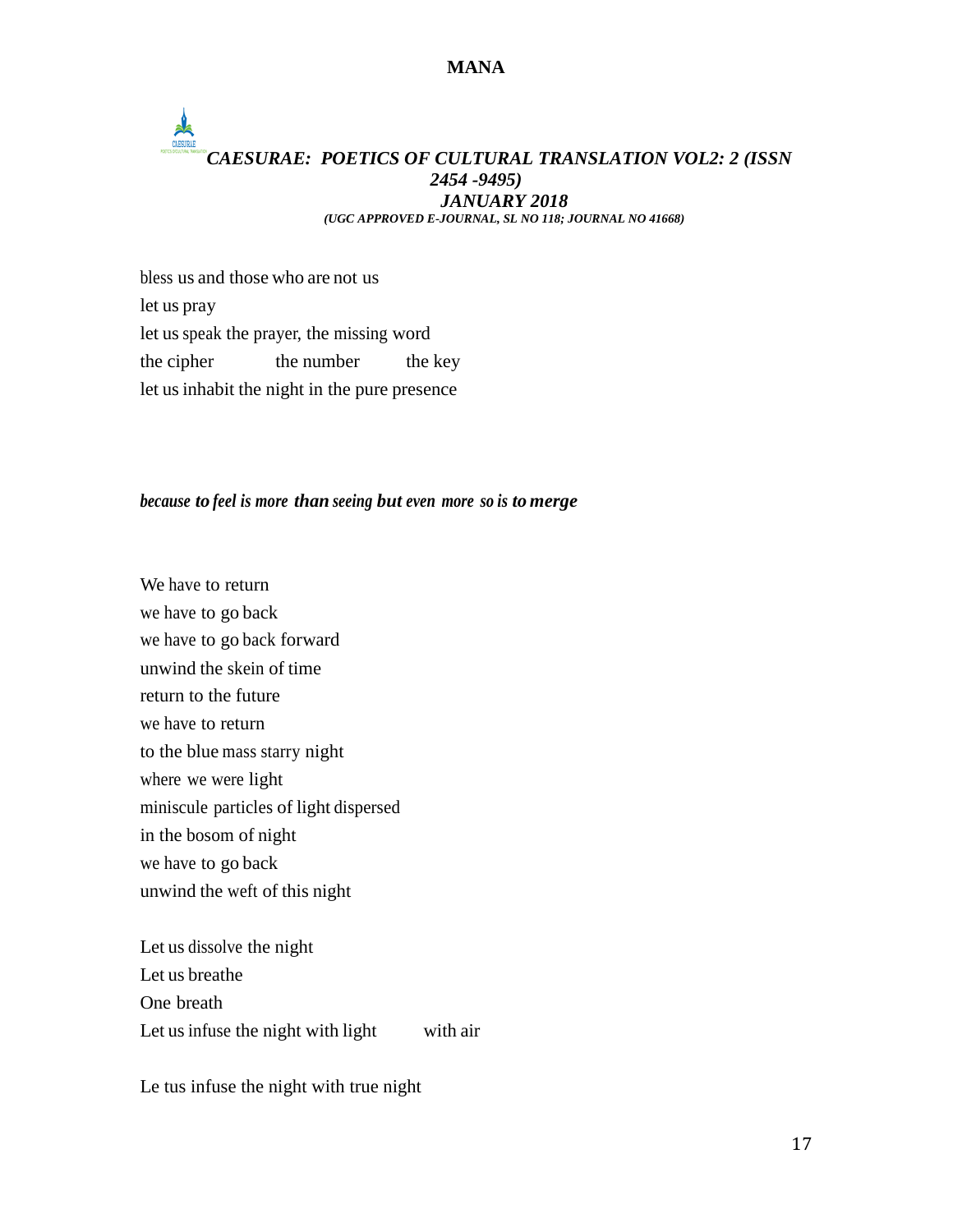# **ALCOHOL** *CAESURAE: POETICS OF CULTURAL TRANSLATION VOL2: 2 (ISSN 2454 -9495) JANUARY 2018 (UGC APPROVED E-JOURNAL, SL NO 118; JOURNAL NO 41668)*

They will no pass This night will not pass This night will not pass through the needle's eye They will not pass the puppets the embalmers the spitters spit sharpnel of rottenness They will nos pass scab and sweat armed

to the teeth

jaws rats spoils carriers of spoil infection carriers of infection

Cuzco Tibet Baghdad

And this too will pass. Not evil. Not evil. Just the names.

#### *Translated from the Spanish by Anna Deeny Morales*